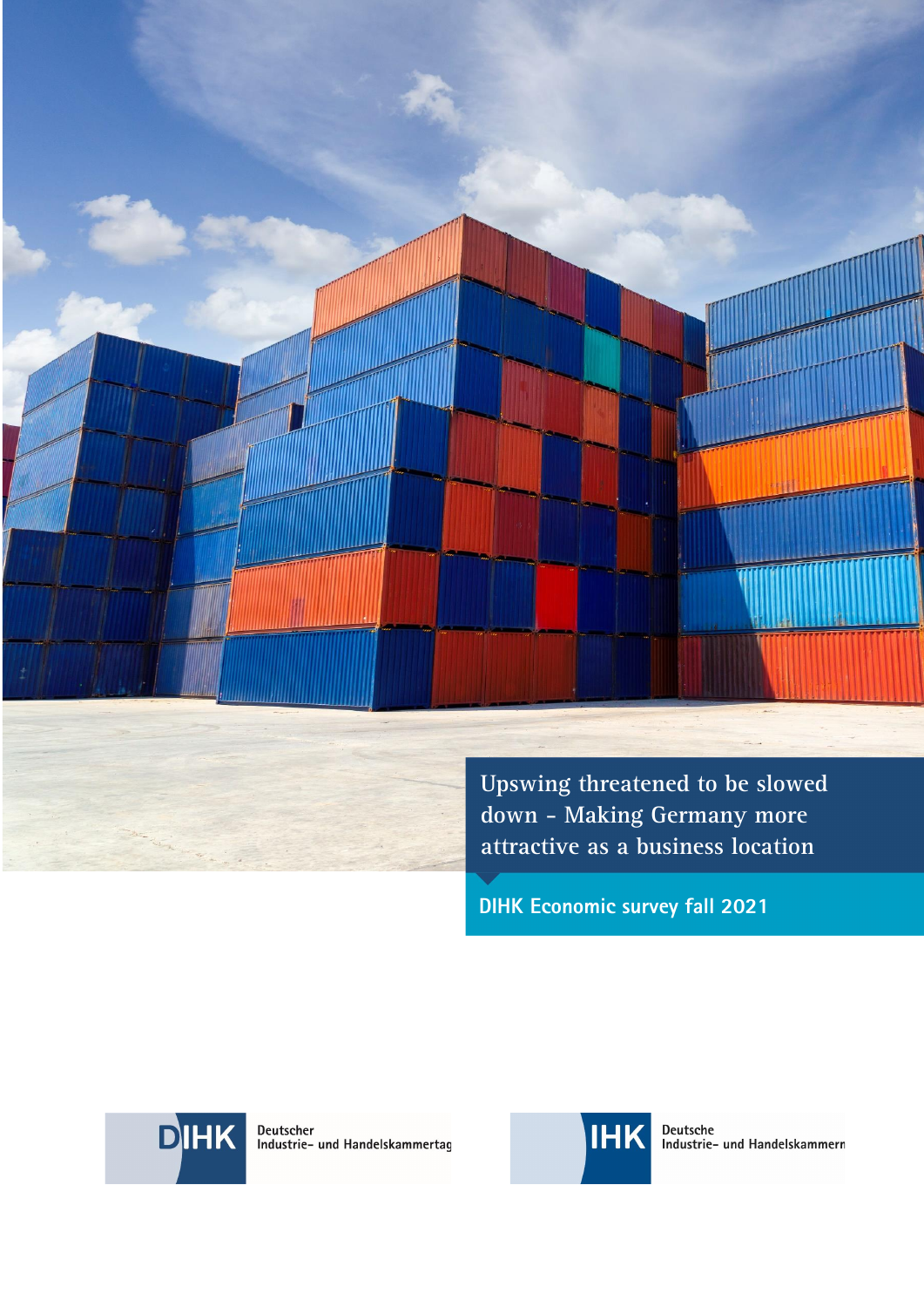### **Current business situation of the companies**

Assessments of the current business situation are improving compared with the survey from early summer, which was still under the impression of the second lockdown. Almost half (43 percent) of the companies assess their current situation as good, while 14 percent speak of a poor business situation. The balance of good and bad assessments jumps to 29 points, up from two points in the previous survey. This is the first time that the indicator has reached a value similar to that before the Corona pandemic (30 points at the beginning of 2020) and is above the long-term average (22 points).

The positive assessment of the situation is shared by all sectors of the economy, but varies in strength. Sentiment remains particularly good in the construction sector (balance of 51 points after 41 points previously). However, industry also assesses its situation as better than in the early summer. The indicator improved from 25 to 35 points. The strongest increase in the current situation assessment is seen in trade and services, the sectors that had to struggle the longest and most severely with restrictions on their business operations in the Corona pandemic. Both sectors are now also dominated by companies with a good situation rating. The retail sector rated its situation at 25 points, compared to minus three points previously, while the service providers rated their situation at 25 points, compared to minus eleven points previously.



Balance of good and bad valuations

A look at industry shows that both the producers of intermediate goods and of capital goods assess their situation more positively on balance. However, within these sectors, the assessment of the situation varies considerably: In the capital goods sector, for example, mechanical engineering companies (balance of 43 after 22 points previously) and electrical engineering manufacturers (balance of 43 after 31 points previously) report good business. In other sectors such as vehicle construction, however, the positive assessment of the situation in the early summer has cooled off considerably in some cases (balance of six points after 23 points previously). The reasons for this include global supply bottlenecks for important components such as electronic chips, but also the challenges posed by the rapid switch to electromobility.

Compared with the early summer, the positive assessment of the situation is also somewhat more subdued among some companies in the upstream industries, including those in the rubber and plastics industry (balance of 33 points compared with 36 previously), the paper industry (balance of 27 points compared with 32 previously) and the wood industry (balance of 53 points compared with 59 previously). Here, supply bottlenecks and higher raw material and energy prices are particularly noticeable. The assessment of the situation among companies in the metal production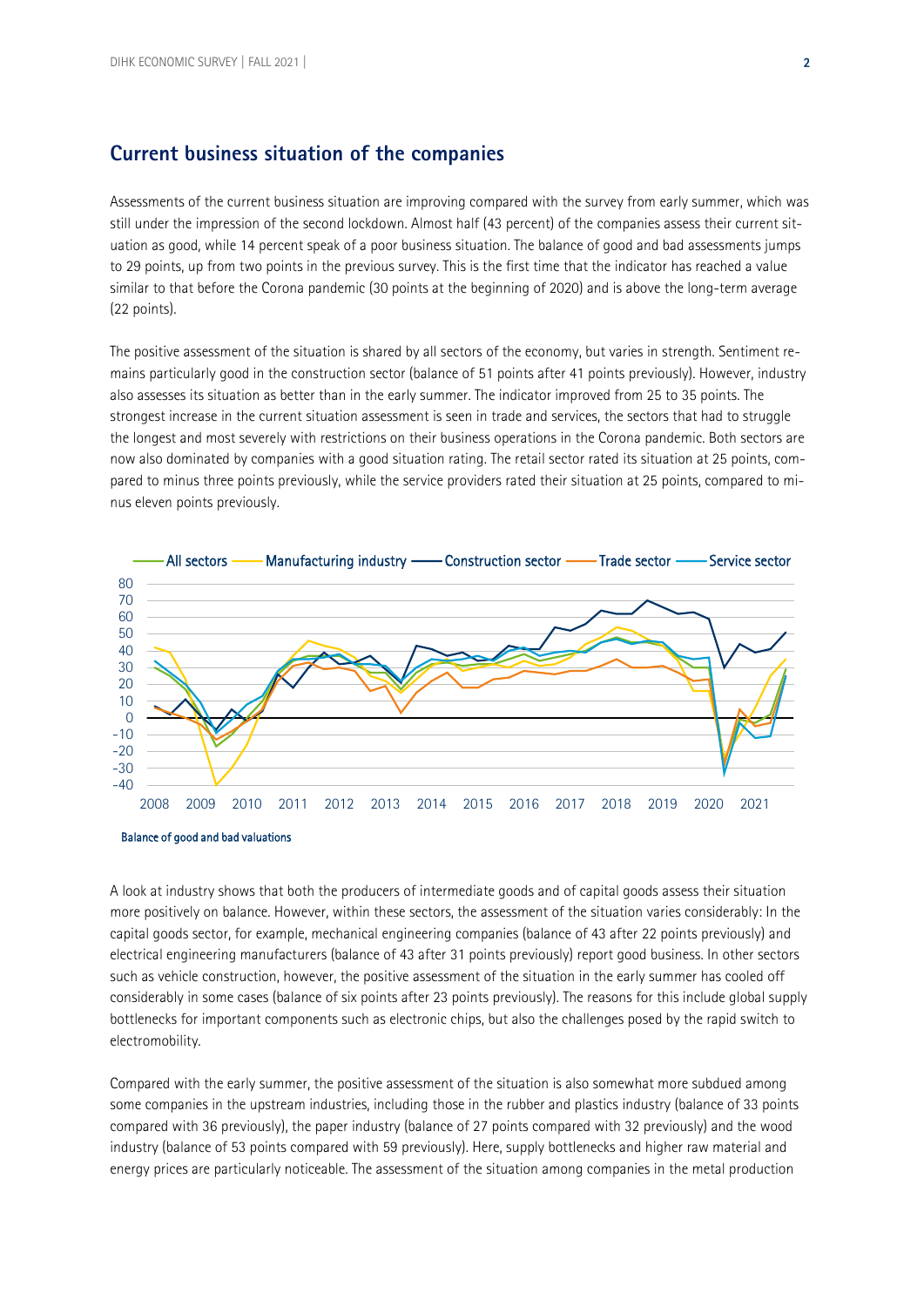and processing sector (balance of 44 points after 25 points previously) and in the extraction of earth and stone (balance of 57 points after 49 points previously) has risen more sharply.

The producers of consumer goods (balance of 15 after previously minus four points) are back in positive territory with their assessment of the situation. The situation has improved particularly in companies that were able to generate more turnover after the opening of the catering trade, such as the beverages industry (balance of zero after previously minus 44 points), including in particular breweries (balance of minus three after previously minus 65 points).

The current situation of construction companies is the best in a comparison of economic sectors - only six percent of the companies have a negative assessment (balance of 51 after previously 41 points). In addition to the usual seasonal upturn in construction activity, this is being driven by the continued buoyancy in residential construction and orders from the public sector. In view of the easing of the business climate in recent months, the retail sector is breathing a noticeable sigh of relief and assesses its current situation as visibly better than in the previous survey (balance of 25 points, compared with minus three points previously). The strongest increase in sentiment was recorded by the retail sector (balance of 23 points after minus 17 points previously), but wholesalers and trade intermediaries (balance of 32 points after 14 points previously) are also benefiting from the recovery after the end of the lockdown.

The greatest differences within an economic sector can be seen among service companies. Almost all service providers report an improvement in their situation compared with the early summer. The majority of firms offering predominantly business-related services have a positive assessment of the situation (balance of 34 points, compared with 18 previously). On the other hand, despite the improvement in the situation, the majority of firms offering mainly personal services continue to assess their situation negatively (balance of minus 19 points after minus 53 points previously). In contrast to business services, catch-up effects are only possible to a limited extent here.

The assessment of the situation is good in those sectors whose business models benefit from the increased demand from industry, such as rental and leasing (balance of 20 after previously minus seven points) or also the placement and leasing of personnel (balance of 32 after previously minus four points). The same applies to research and development (balance of 34 after previously 12 points), legal and tax consultancy (balance of 57 after previously 46 points) and architectural and engineering offices (balance of 45 after previously 34 points). Sectors that are only slowly gaining ground include advertising and market research (balance of zero after minus 26 points previously) and security (balance of 10 after one point previously).

The travel industry (balance of minus 66 points after minus 92 points previously), trade fair and congress organisers (balance of minus 46 points after minus 73 points previously) and companies in the arts, entertainment and recreation sector (balance of minus 23 points after minus 76 points previously) continue to assess their current situation as poor. However, gastronomy (balance of ten points after minus 84 points previously) and especially the accommodation sector (balance of 23 points after minus 91 points previously) are benefiting from the resumption of their business activities and the summer season.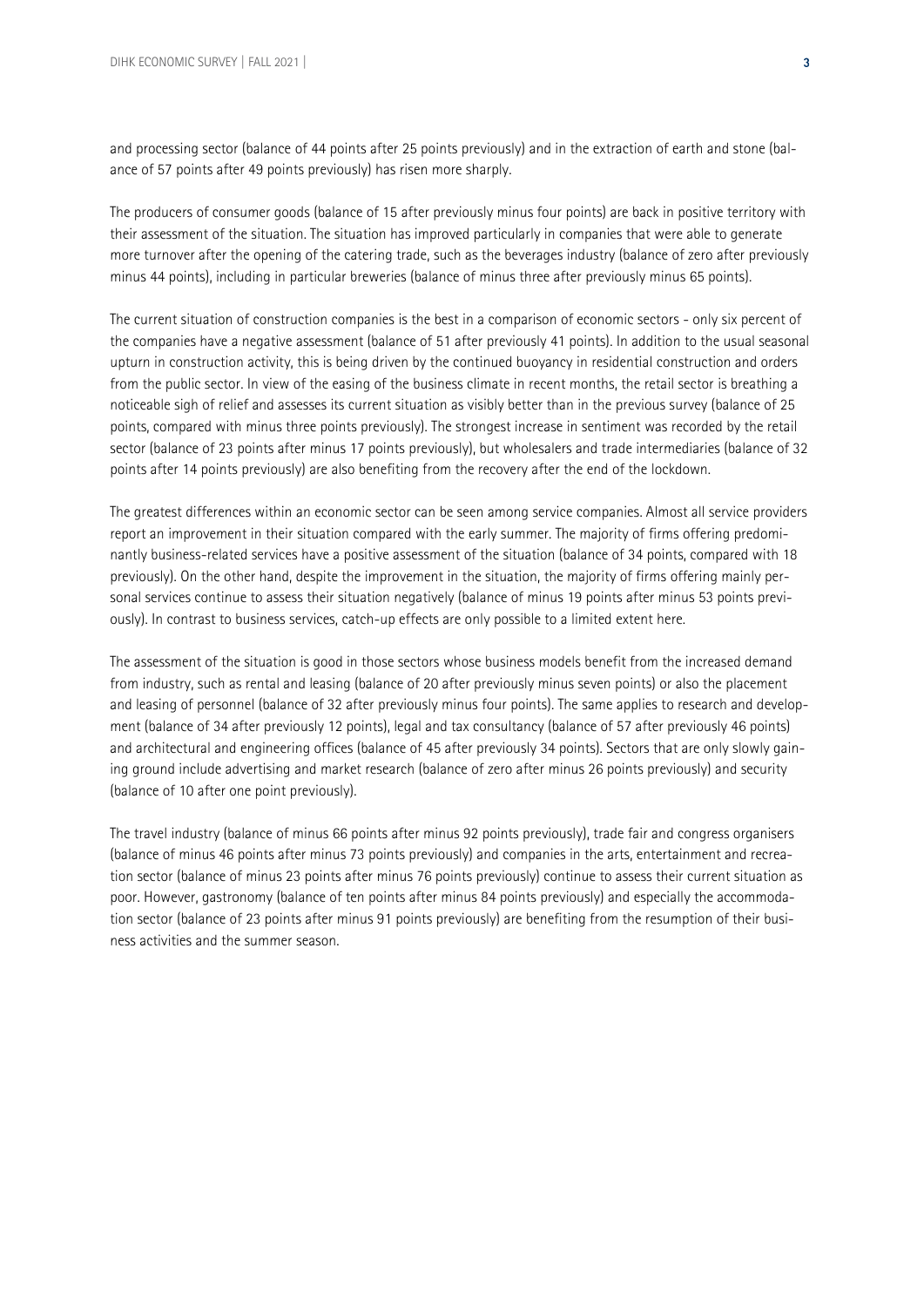## **Current financing situation of companies**

The financial situation of companies is recovering. The proportion of companies describing their financial situation as problematic has fallen from 43 to 31 percent. This means that almost every third company continues to report challenges. The main difficulties continue to be a decline in equity capital (16 percent) and liquidity bottlenecks (12 percent). Across the board, two percent of companies see themselves threatened by insolvency. The smaller the company, the more critical its financial situation. More than one-fifth of small companies with up to 19 employees are confronted with a decline in equity capital.

A look at the sectors shows that three quarters of companies in both industry and construction regard their financial situation as unproblematic. Nevertheless, eleven percent of companies in both sectors are confronted with a decline in equity. Liquidity bottlenecks threaten one in ten construction companies and eleven percent of industrial companies.

In the retail sector, the proportion of companies experiencing financing difficulties has fallen from 42 percent to 30 percent compared with the early summer. The biggest challenges here are the decline in equity (16 percent), liquidity bottlenecks (ten percent) and increasing bad debt losses (seven percent).

The situation has also improved in services, with just over a third (35 percent) of companies now reporting a problematic financial situation instead of half. However, the situation remains tense, especially in personal services, where more than half of the companies (55 percent) have difficulties with financing: just under a third (32 percent) report a decline in equity capital, and just under a quarter (23 percent) report liquidity bottlenecks.

#### The current financial situation of companies is characterized by ...



#### Share in %, multiple answers possible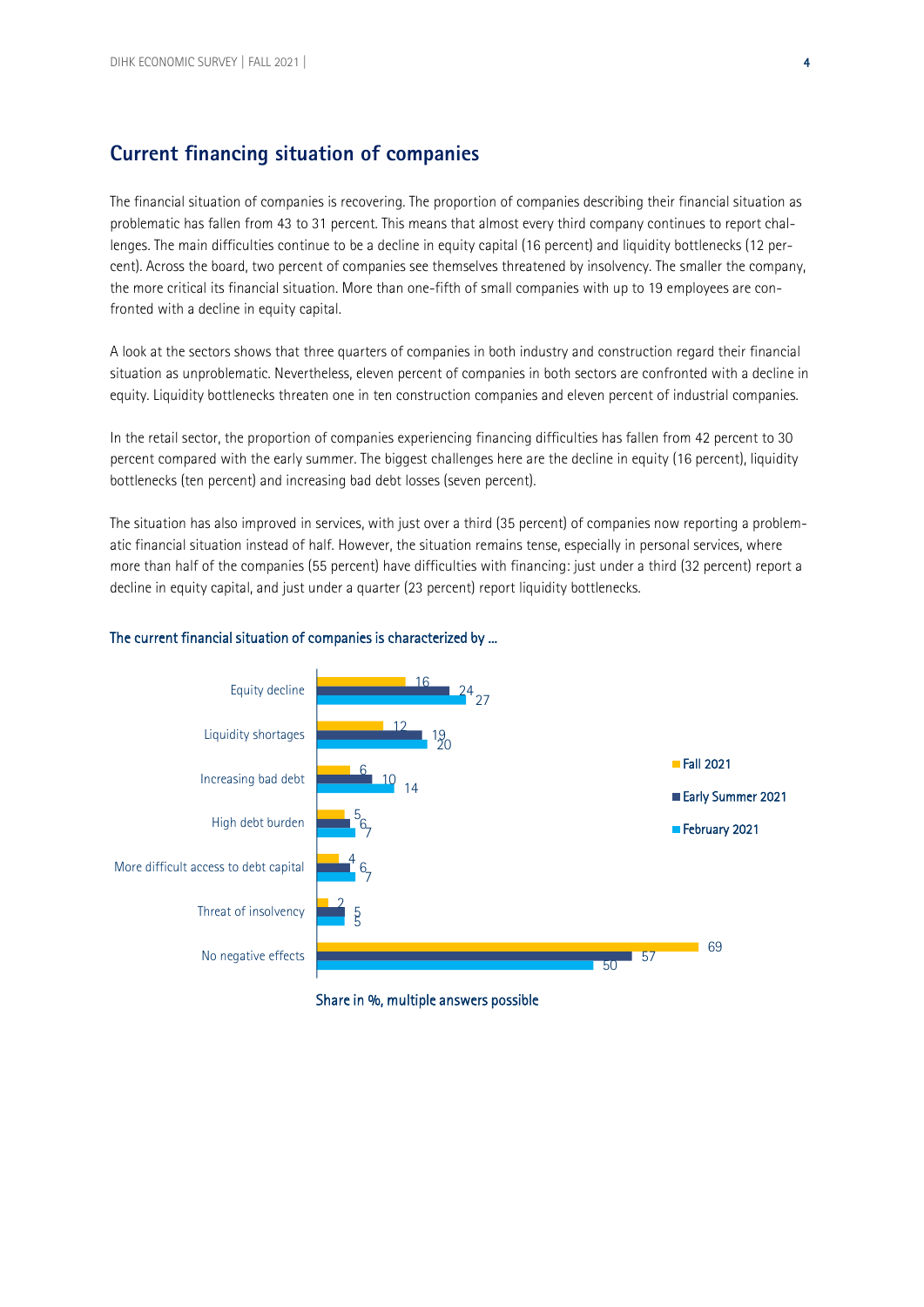### **Business expectations of the companies**

The balance of business expectations for the coming twelve months improved by nine points to ten points and is thus slightly above the long-term average of seven points. Nevertheless, expectations are much more subdued compared with the good assessment of the situation.

Industry in particular hardly expects a stronger recovery compared with the early summer (balance of 17 points after 16 points previously). In construction and trade, expectations for the coming months are improving at a low level: although construction companies are less negative than in early summer 2021, the shortage of skilled workers and the risk of rising energy and commodity prices mean that the sceptics remain in the majority (balance of minus seven after minus 14 previously). In the retail sector, companies with positive and negative expectations almost balance each other out (balance of one after minus ten points previously). Service providers, on the other hand, anticipate significantly more business opportunities as a result of the absence of pandemic-related restrictions and are more optimistic about future business (balance of twelve points, compared with minus two previously).



In the industrial sector, a deterioration in sentiment is particularly noticeable among energy- and raw material-intensive intermediate goods manufacturers (balance deterioration by four points to eleven points). In the chemical industry (balance worsening by seven to 14 points), in glass, ceramics and stone processing (balance worsening by eight to zero points) as well as in metal production and processing (balance worsening by five to 18 points), the share of companies with positive business expectations is declining compared to the early summer. For companies in the mining and quarrying sector, the previously positive business expectations even turn slightly negative (balance of minus one after previously three points).

On balance, capital goods producers are somewhat more optimistic (balance improved by two points to 26 points). However, important sectors such as machine tool manufacturing (balance of 41 points after 57 points previously) and manufacturers of automotive parts and accessories (balance of 6 points after 16 points previously) are less optimistic about the coming months than they were in early summer.

Business-related service providers anticipate stronger demand. Companies active in the leasing and rental sector (balance of 24 after previously minus ten points) are raising their expectations, as are IT service providers (balance of 28 after previously 17 points), research and development (balance of 31 after previously 15 points), and legal and tax consultancy (balance of 18 after previously three points). Above all, trade fair and congress organisers - starting from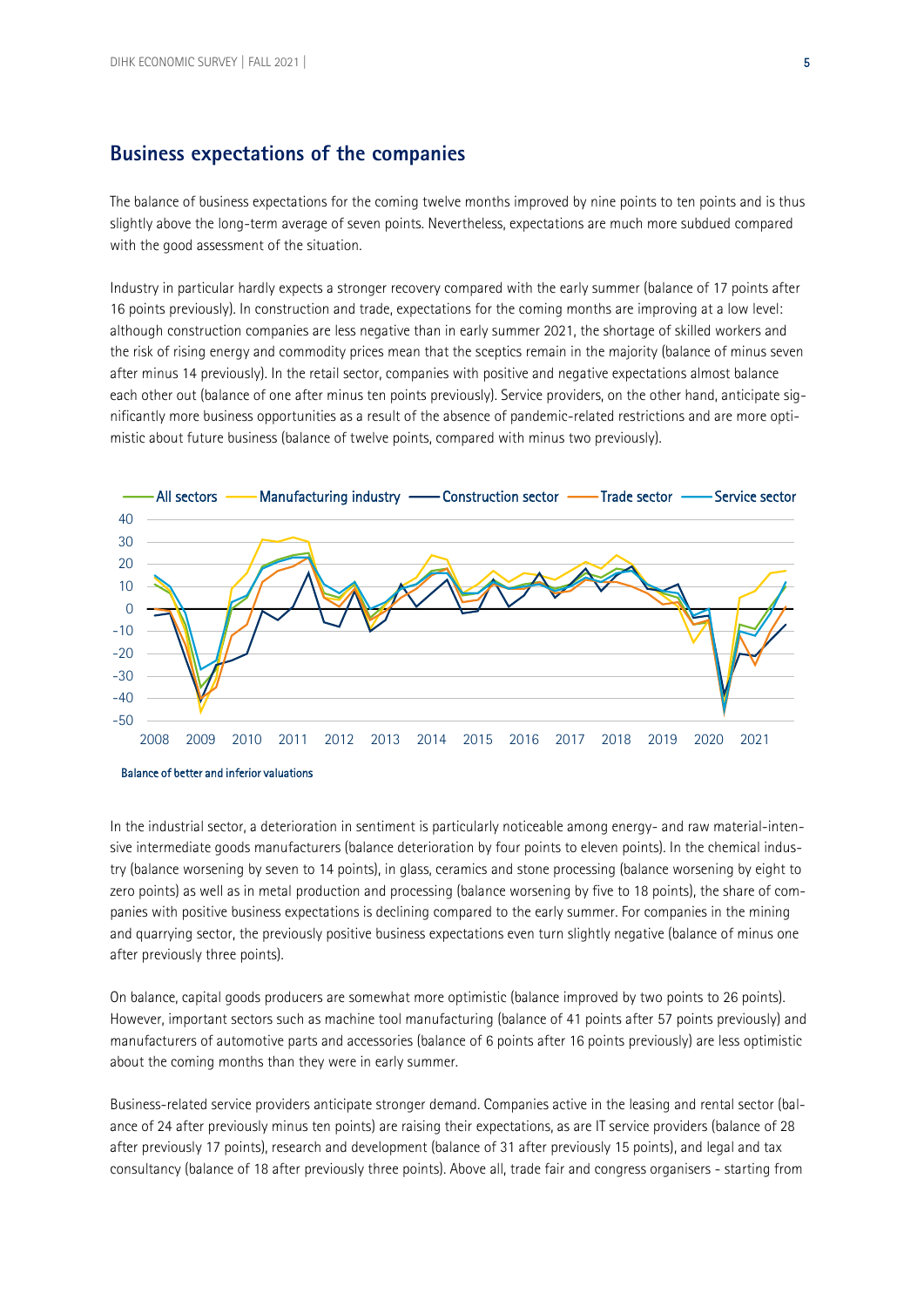an almost complete standstill - expect better business in the next 12 months (balance of 47 after previously minus eight points).

The outlook for companies that predominantly offer personal services remains challenging. Although companies in the arts, entertainment and recreation sector (balance of 18 points after minus 27 points previously) and travel agents (balance of 16 points after minus 27 points previously) are expecting a significant recovery, the hotel and restaurant sector (balance of three points after minus 18 points previously) and the accommodation sector (balance of two points after minus 18 points previously) remain sceptical. However, gastronomy (balance of three after minus 18 points) and the accommodation sector (balance of two after minus ten points) remain sceptical. Despite the recovery, business expectations here are only cautiously positive, partly because the risk of a lack of skilled workers has risen sharply and hygiene measures are causing additional costs. In addition, expectations in the hospitality industry are always somewhat more subdued in autumn due to seasonal factors.

In construction, a critical view of business in the coming months also predominates, driven by the considerable shortage of skilled workers and burdens from high energy and raw material prices. This applies in particular to civil engineering, where more than a quarter of all companies expect lower sales (balance of minus 19 after minus 24 points previously). The balance of business expectations also remains negative for companies in the building construction sector (balance of minus six points after minus 14 points previously) and the finishing trade (balance of minus five points after minus nine points previously).

In the trade sector, trade intermediaries in particular, who are heavily involved in international supply chains, are more optimistic about the coming months (balance of 17 points compared with 6 previously). By contrast, the outlook for wholesalers has improved only slightly compared with the early summer of 2021 (balance of four points, compared with zero previously). In the retail sector, the positive assessments of future sales development just outweigh the clearly pessimistic expectations in early summer (balance of one after minus 21 points previously).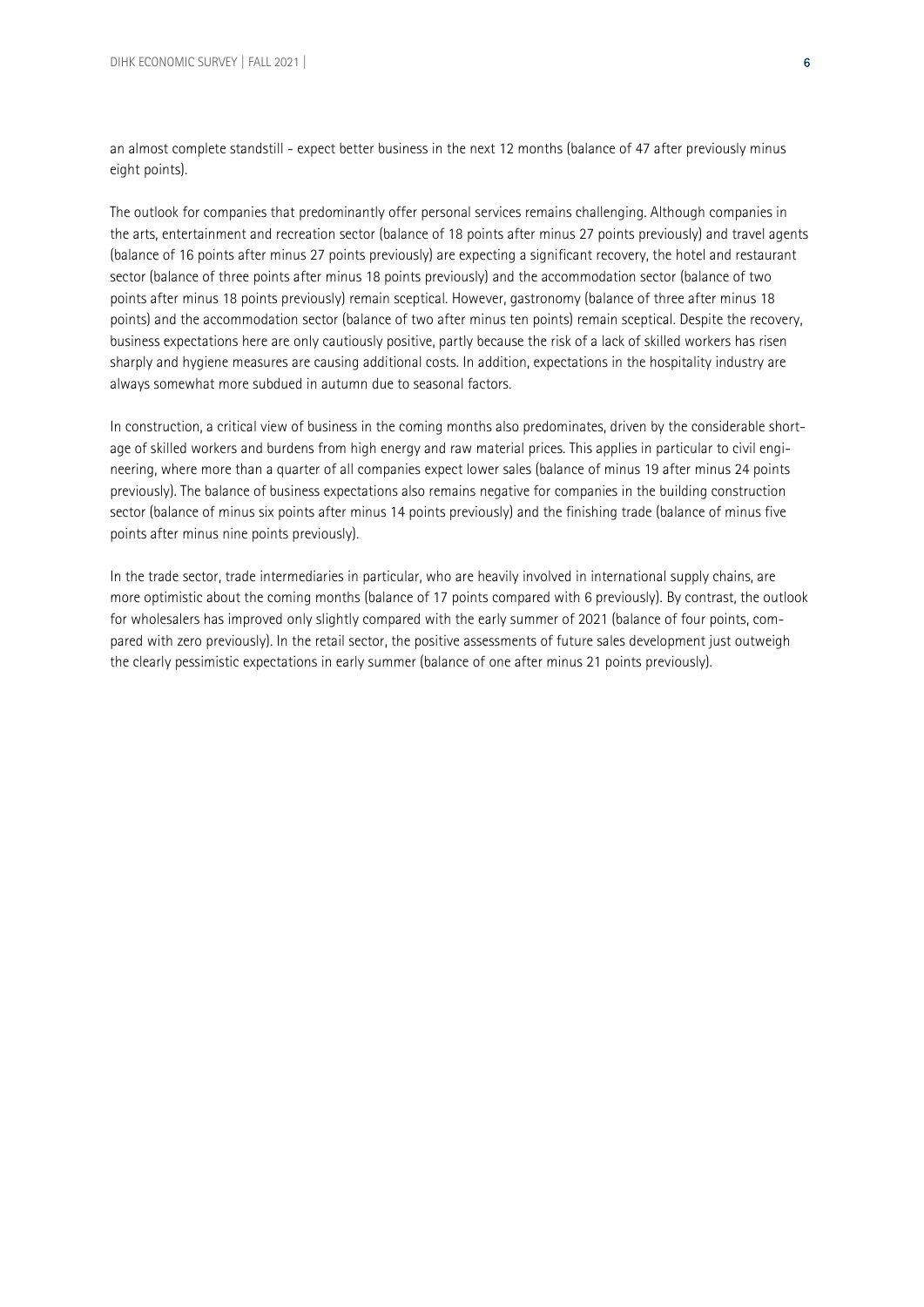### **Business risks of the companies for the coming 12 months**

In terms of risks, economic concerns such as weakening domestic demand or declining foreign demand are receding into the background (36 percent, down from 48 percent previously, and 27 percent, down from 37 percent previously). Instead, two structural risks now dominate: The shortage of skilled workers is again named as the biggest challenge (59 after 43 percent previously), closely followed by energy and raw material prices (58 after 42 percent previously, an all-time high). Both risks have become significantly more important compared to the early summer of 2021. Economic policy conditions (43 percent after 49 percent previously) and labor costs (40 percent after 34 percent previously) follow at some distance. The latter played a subordinate role during the pandemic, but are now becoming more significant again. Risks relating to financing or exchange rates, however, are becoming less important.

#### Business risks for the economy as a whole

Percentage of responses; multiple responses possible; \*export industry

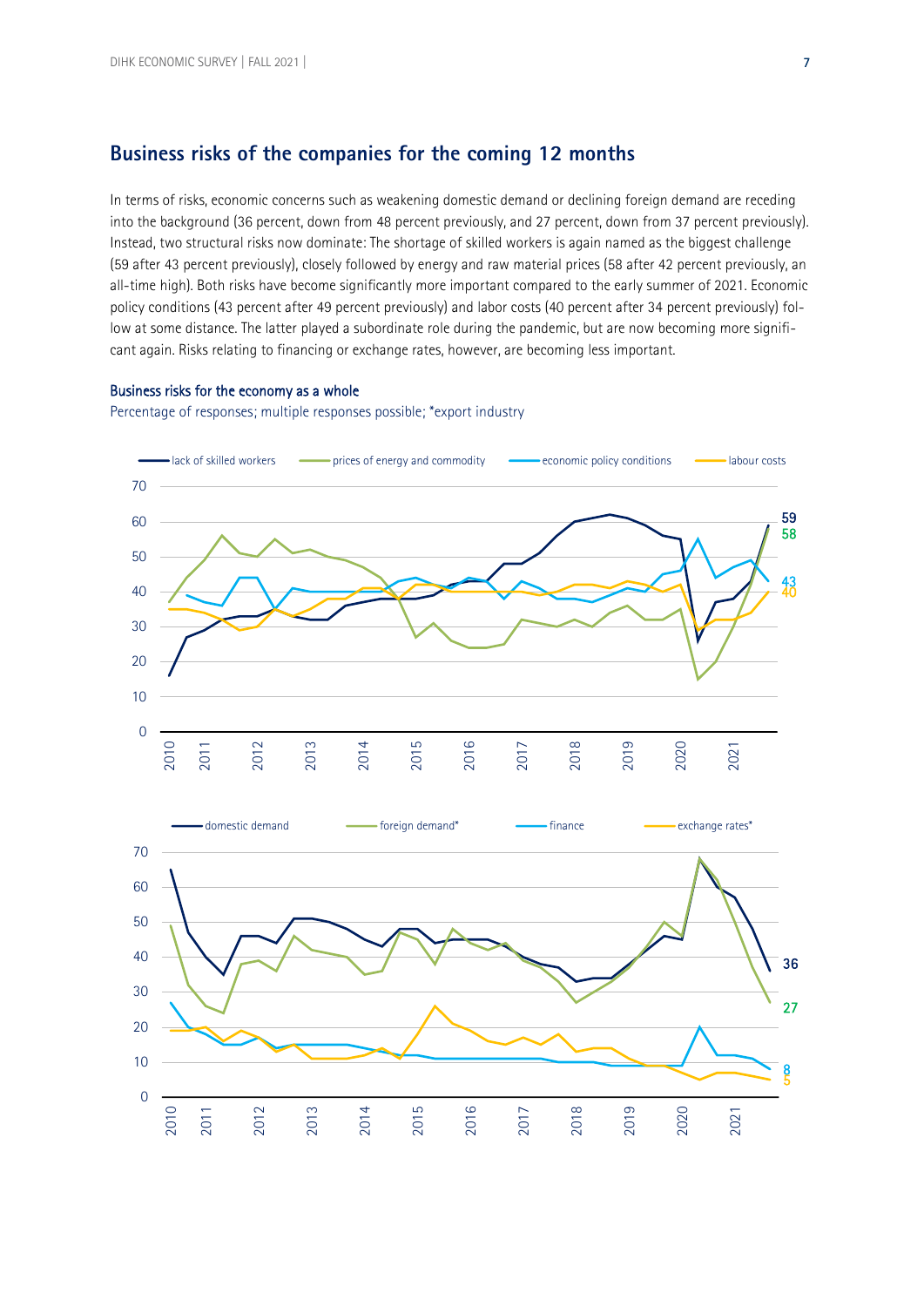The proportion of companies citing energy and commodity prices as a risk is at an all-time high in industry, trade and construction and just below the record level in services. In the case of the shortage of skilled workers, the proportion in all sectors of the economy is only just below the all-time high at 59 percent (62 percent in autumn 2018 across all sectors).

Concerns about the development of energy and commodity prices are putting the brakes on business expectations in particularly energy- and commodity-intensive industries such as quarrying and mining (93 percent), metal production and processing (93 percent) or the rubber and plastics industry (91 percent). On the one hand, companies are facing global supply chain disruptions and related price increases for metal, plastic, rubber or wood. On the other, rising energy prices are also becoming a burden on business. Another factor is the uncertainty of many companies as to what costs they will face with the transformation to a climate-neutral economy, e.g. through carbon 2pricing and the implementation of the Green Deal.

In the retail sector, wholesalers and trade intermediaries are once again significantly more affected by rising energy and commodity prices (69 percent) than retailers (55 percent). In the construction industry, the pressure is greatest in building construction (78 percent), followed by civil engineering (73 percent) and finishing trades (69 percent). Particularly affected industries in the service sector are warehousing and transport services (67 percent), but also the hospitality industry (63 percent).

The shortage of skilled workers is a particular concern for industries such as construction (80 percent), hospitality (75 percent) and lodging (76 percent). However, companies in the warehousing and transport services sectors also fear that they will not have enough staff available to process their orders (75 percent). Among industrial companies, it is particularly companies in the quarrying and mining sector (65 percent), but also medical technology (62 percent), that complain about a shortage of skilled workers.

#### TOP business risks by sector

Percentage of responses; multiple responses possible

|                  | Manufactoring                              | Construction                               | <b>Trade</b>                               | <b>Services</b>                          |
|------------------|--------------------------------------------|--------------------------------------------|--------------------------------------------|------------------------------------------|
| 1.               | 81%<br>prices of energy and com-<br>modity | 80%<br>lack of skilled workers             | 62%<br>prices of energy and com-<br>modity | 60%<br>lack of skilled workers           |
| 2.               | 56%<br>lack of skilled workers             | 74%<br>prices of energy and com-<br>modity | 52%<br>lack of skilled workers             | 45%<br>economic policy conditions        |
| 3.               | 40%<br>labour costs                        | 44%<br>labour costs                        | 46%<br>domestic demand                     | 43%<br>prices of energy and<br>commodity |
| $\overline{4}$ . | 40%<br>economic policy conditions          | 36%<br>economic policy conditions          | 44%<br>economic policy conditions          | 40%<br>labour costs                      |
| 5.               | 36%<br>domestic demand                     | 29%<br>domestic demand                     | 37%<br>labour costs                        | 35%<br>domestic demand                   |

#### Marked in red: All-time high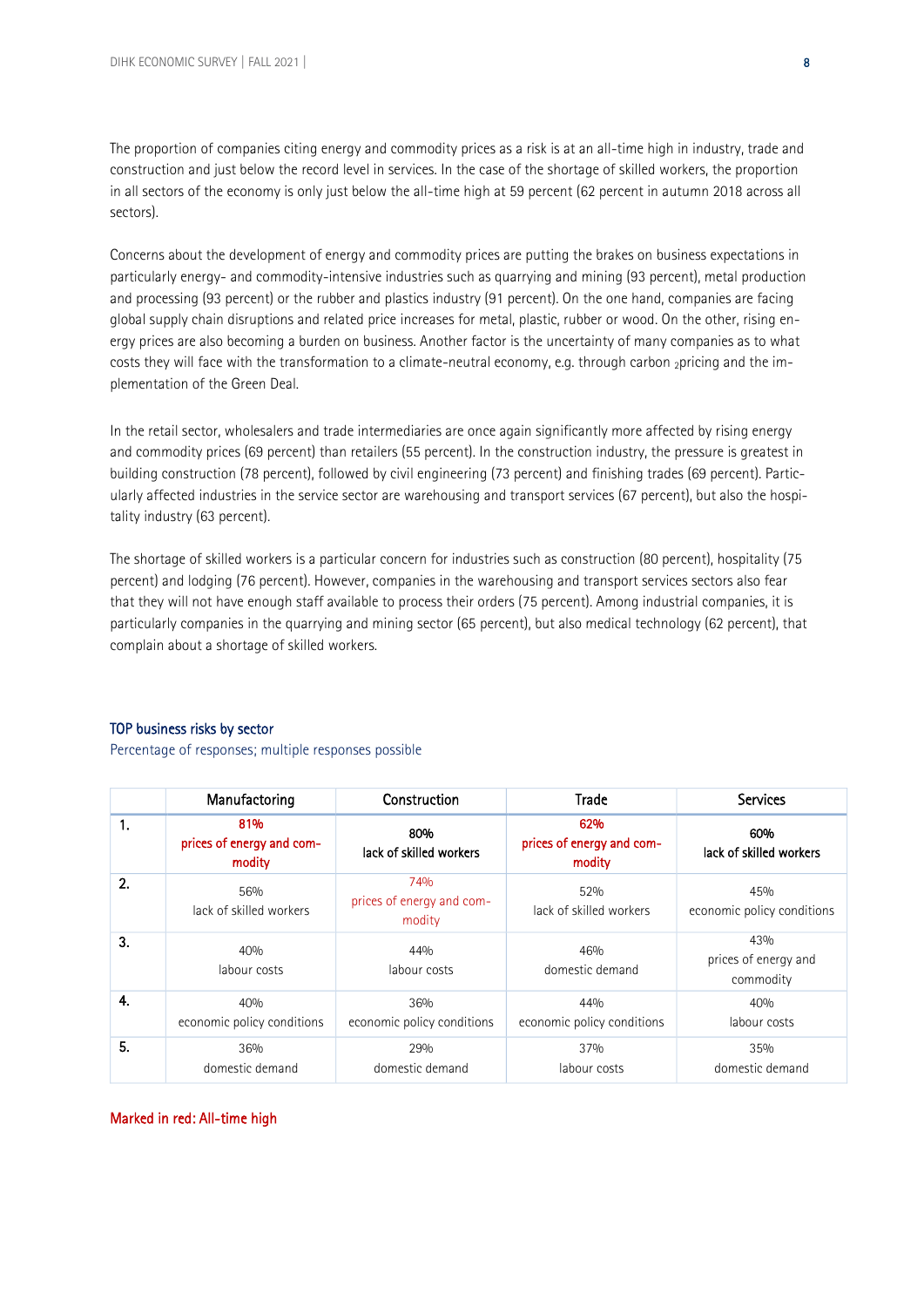### **Export expectations of industrial companies for the coming 12 months**

Although companies' export expectations brightened again (balance of 21 points after 17 points previously), the increase is relatively small. The balance is only slightly above the long-term average of 19 points. German exports increased steadily in the first half of the year. Recently, growth has slowed considerably. However, this is not so much due to a decline in foreign demand. Only 27 percent (down from 37 percent) of companies now see foreign demand as a business risk - and thus as few as last at the start of 2018. Rather, the export industry is also being held back by the ongoing problems in international supply chains, such as disruptions in container shipping, travel restrictions or rising commodity and energy prices.

Across almost all size classes, companies' export expectations are slightly more positive than in early summer. For the first time since the beginning of 2019, the positive expectations of small companies with up to 19 employees predominate (balance of three points after minus one point previously). Companies with more than 200 employees (balance unchanged at 35 points) and with more than 1,000 employees (balance of 43 after previously 39 points) have aboveaverage expectations for exports in the coming twelve months.



While the export expectations of the producers of intermediate goods rose only slightly compared to the previous survey (balance of 16 points after 15 points previously), the producers of capital goods (balance of 31 points after 24 points previously) and the producers of goods and consumer goods (balance of 18 points after eight points previously) raised their expectations more significantly.

Among intermediate goods producers, supply bottlenecks for raw materials and intermediate products are significantly dampening expected exports: for example, companies in metal production and processing are reducing their export expectations (balance of 14 points, down from 19 points previously). The decline is even more drastic for the wood industry (balance of one point after 27 points previously). Manufacturers of rubber and plastic products are more pessimistic about their export expectations than the industry average (balance unchanged at ten points). The chemical industry, on the other hand, is slightly more optimistic than recently in its export plans (balance of 22 points after 20 points previously).

Capital goods producers are raising their export expectations, as they stand to benefit from the economic recovery in parts of the global economy. Mechanical engineers (balance of 33 points, up from 28) and electrical engineers (balance of 28 points, up from 23), for example, have an above-average positive view of their expected exports over the next twelve months. Companies in the cutting-edge technology (balance of 33 points after 26 points previously) and high-tech (balance of 30 points after 28 points previously) sectors are also more optimistic about their foreign business in the coming months than the manufacturing industry as a whole.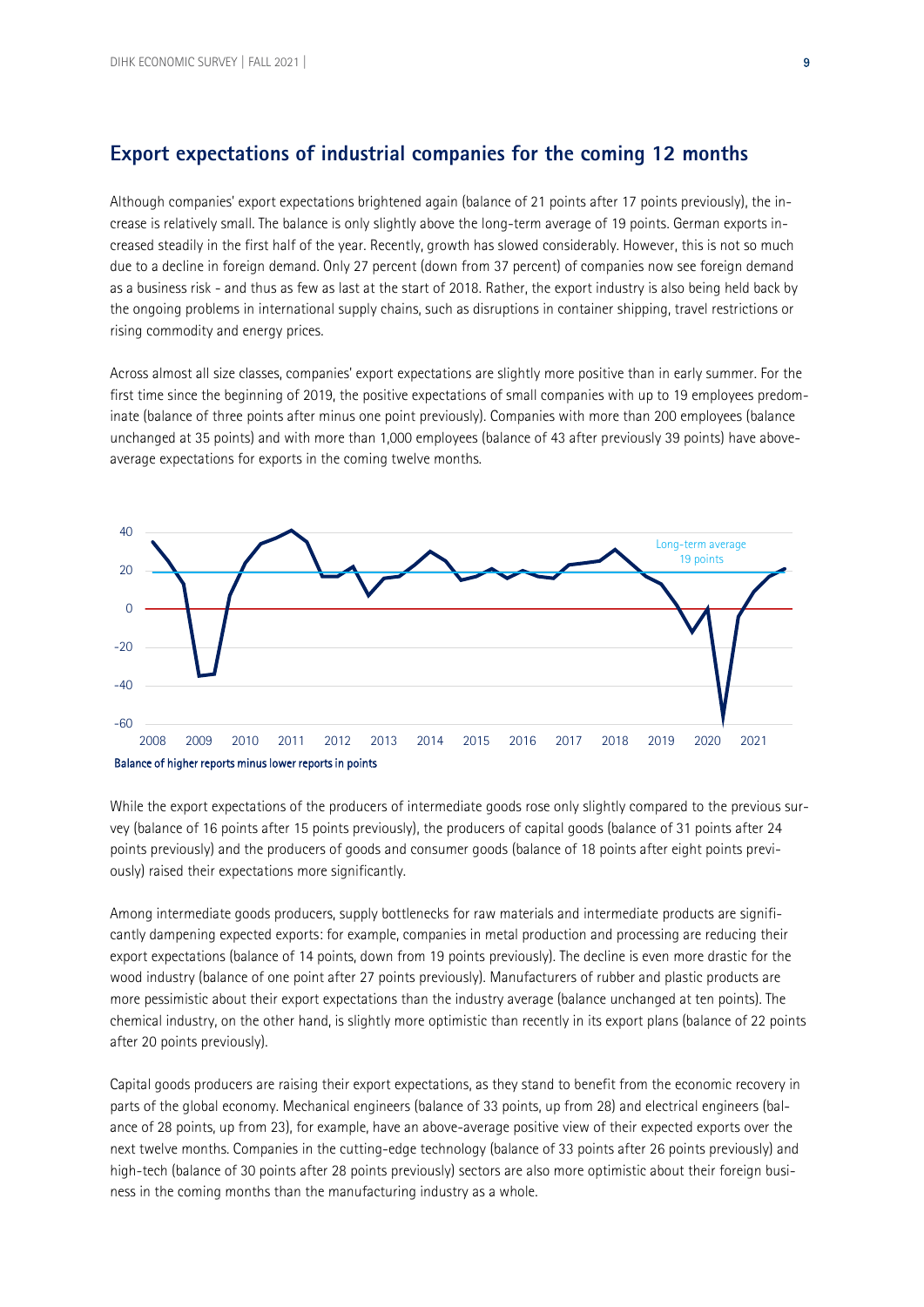By contrast, motor vehicle manufacturers are more cautious about their export prospects than in early summer (balance of 18 points after 23 points previously). Due to the ongoing supply difficulties for semiconductors, some companies are forced to cut back or halt production.



### Export expectations for the coming 12 months in selected industries

Shares in percent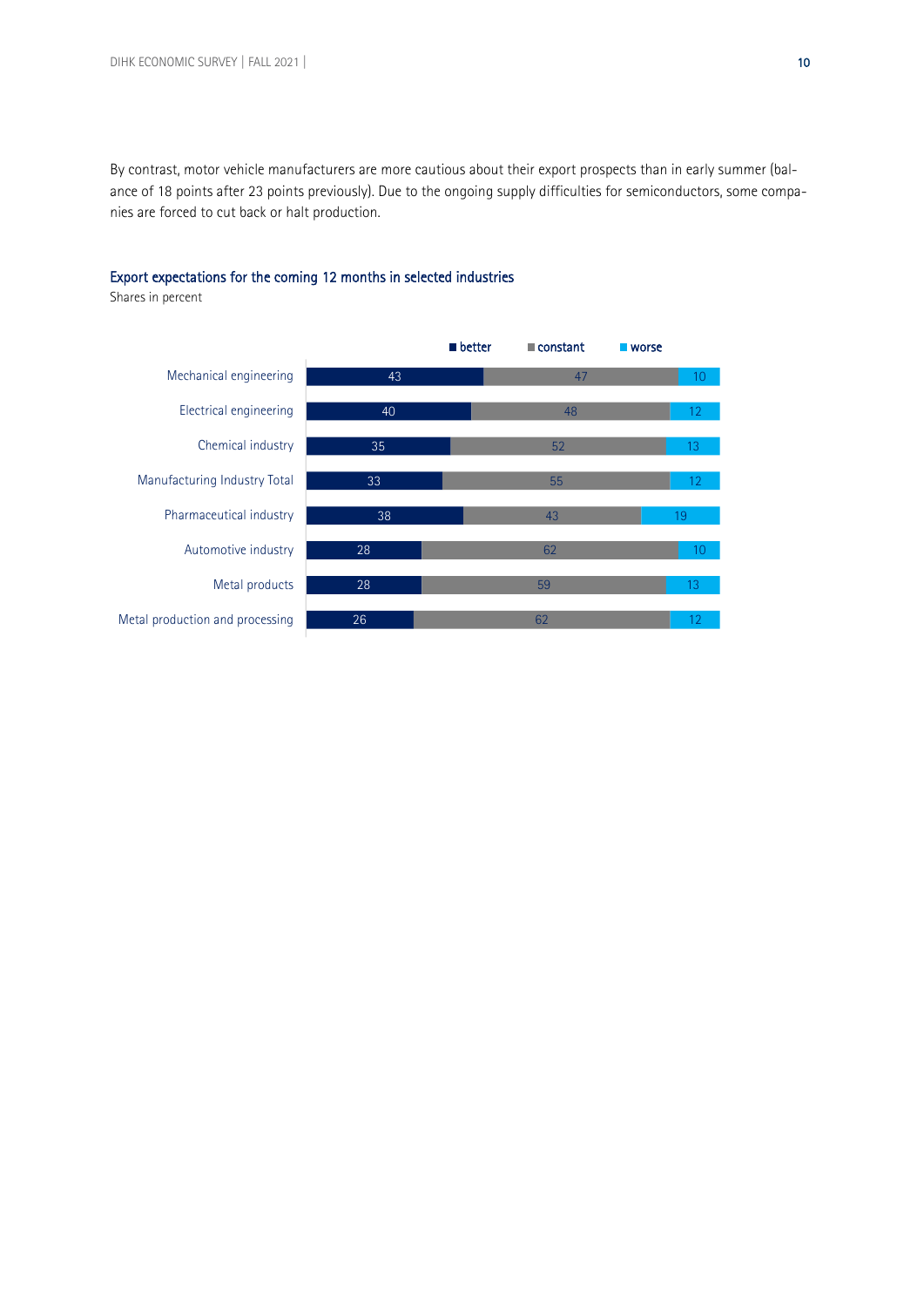#### **Investment plans of companies for the next 12 months**

Compared with the previous survey, companies' investment plans have brightened across all sectors of the economy. Just under one-third of companies (31 percent) are aiming to expand their investments, while around one-fifth (18 percent) are planning to cut back (balance of 13 points compared with zero points previously). Industrial companies have the most optimistic investment plans (balance of 21 points after 13 points previously). However, the increase in investment plans compared to the previous survey is also strongly based on an improved situation in trade (balance of ten points after minus seven points previously) and services (balance of twelve points after minus four points previously). These sectors - along with the construction industry - had planned to cut their investment budgets in the early summer and throughout the pandemic. The construction industry remains rather cautious in its investment plans (balance of three points after minus three points previously). Across all sectors of the economy, the larger the company, the higher its investment plans.





Investment plans in industry have improved once again, particularly in view of the increase in demand, foreign and domestic demand are seen much less as a risk, and order books are well filled. Nevertheless, the outlook for industry is mixed. Raw material and supply bottlenecks are hampering production, and industrial companies are also feeling the pressure of the shortage of skilled workers. This could also ruin investment plans. For example, industrial companies that want to invest more are feeling a more pronounced shortage of skilled workers. While companies in the electrical engineering sector (balance of 27 points, up from 17 points) and in mechanical engineering (balance of 22 points, up from ten points) are significantly increasing their investment plans, other sectors are only slightly expanding their investment plans: In the automotive industry, for example, one-third of the firms are increasing their investments (33 percent), but around one-fourth (22 percent) are planning cutbacks (balance of eleven points after six points previously). Here, manufacturers of motor vehicle parts and accessories are particularly cautious (balance of minus one after previously two points). Investment plans are also comparatively restrained in the area of consumer goods producers (balance of twelve after two points previously).

The changes in investment plans are particularly strong in the retail sector and among service providers, where investment sentiment had previously been depressed due to the pandemic-related restrictions. For the first time since the beginning of 2020, the retail sector is no longer planning any cuts for the coming year (balance of five points, compared with minus 14 previously). In wholesaling (balance of 16 points, up from one) and among trade intermediaries (balance of 17 points, up from two), which are benefiting from the brighter situation in industry, investment plans for the coming months are more positive than in early summer. Among the service providers, warehousing companies, for example, are noticeably expanding their investment plans (balance of 40 after previously minus seven points), already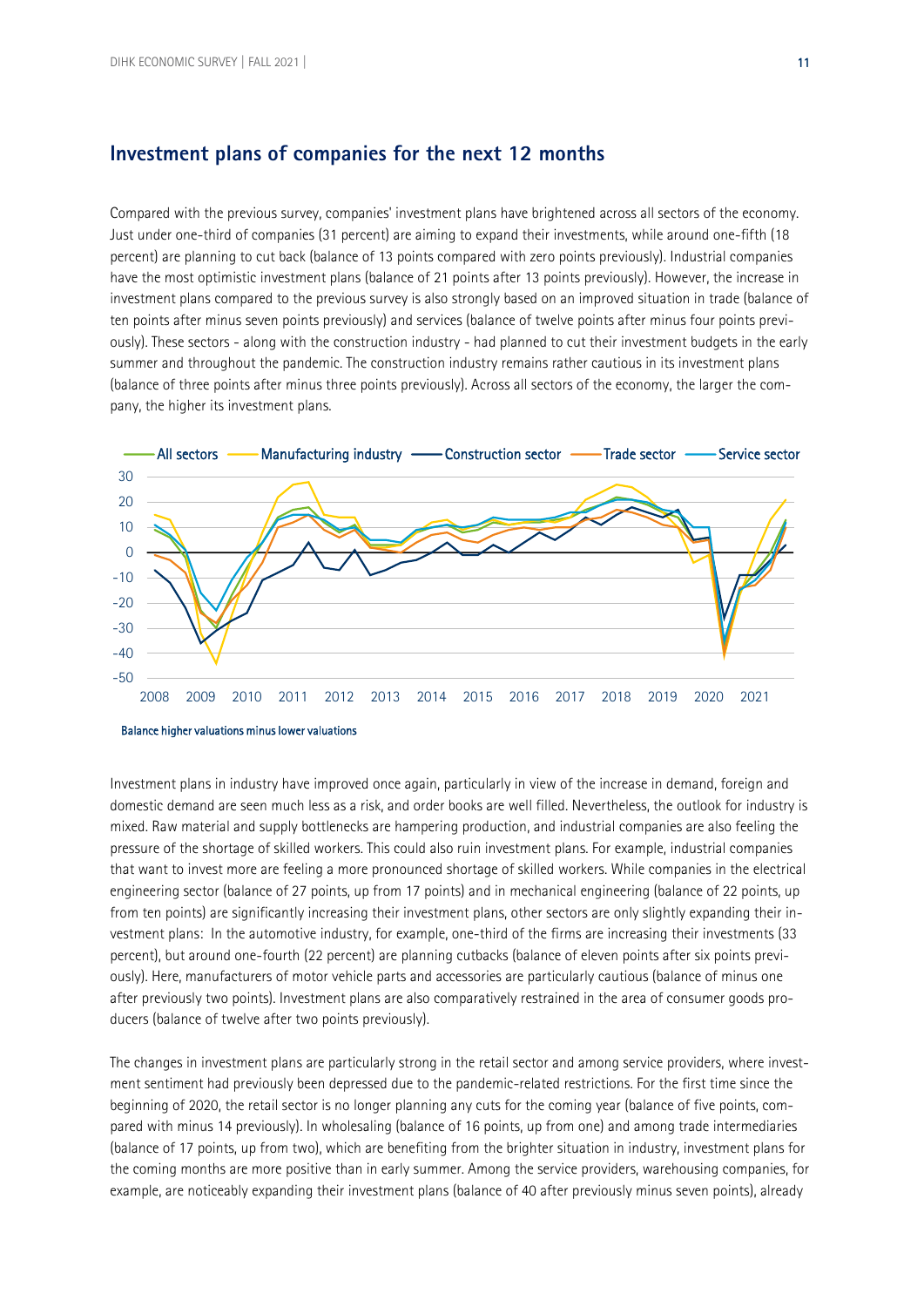reflecting the effects of the supply chain difficulties. Investment plans are also better than before in the hotel and restaurant industry (balance of seven after minus 23 points previously) or the culture and creative industries (balance of twelve after minus seven points previously), which were particularly affected by the lockdowns. In contrast, sectors such as travel agents continue to cut back on investments despite a more optimistic assessment (balance of minus 29 after minus 43 points previously).

In terms of investment motives, environmental protection is clearly gaining in importance across all sectors of the economy compared with the previous survey. The current high energy and raw material prices are also having an impact here. This is a continuation of a long-term trend whereby companies are having to shoulder ever greater expenses for climate and environmentally friendly production. The current figure of 26 percent (up from 21 percent) is well above the long-term average of 14 percent. Among industrial companies, as many as 33 percent (up from 28 percent) cite environmental protection as a motive for future investment. The figure is particularly high in the mining and quarrying sector (54 percent after 57 percent previously). A sharp increase compared to the previous survey can be observed among motor vehicle manufacturers (42 after 31 percent previously). However, the investment motives of rationalisation (48 after previously 46 percent) and product innovation predominate here with a constant 53 percent.

|                       | Streamlining | Product inno-<br>vation | Capacity<br>expansion | Environmental<br>protection | Replacement<br>demand |
|-----------------------|--------------|-------------------------|-----------------------|-----------------------------|-----------------------|
| <b>All industries</b> | 31(33)       | 32(31)                  | 29(25)                | 26(21)                      | 63 (64)               |
| Manufacturing         | 42(44)       | 35 (36)                 | 36(31)                | 33(28)                      | 62 (64)               |
| <b>Construction</b>   | 23(24)       | 23(21)                  | 22(20)                | 23(20)                      | 77 (79)               |
| <b>Trade</b>          | 28(30)       | 27(26)                  | 28(24)                | 24(18)                      | 63 (62)               |
| <b>Services</b>       | 27(28)       | 32(31)                  | 25(22)                | 23(18)                      | 62 (63)               |

Main motives for domestic investment (in percent; multiple answers possible, value of previous survey in parentheses):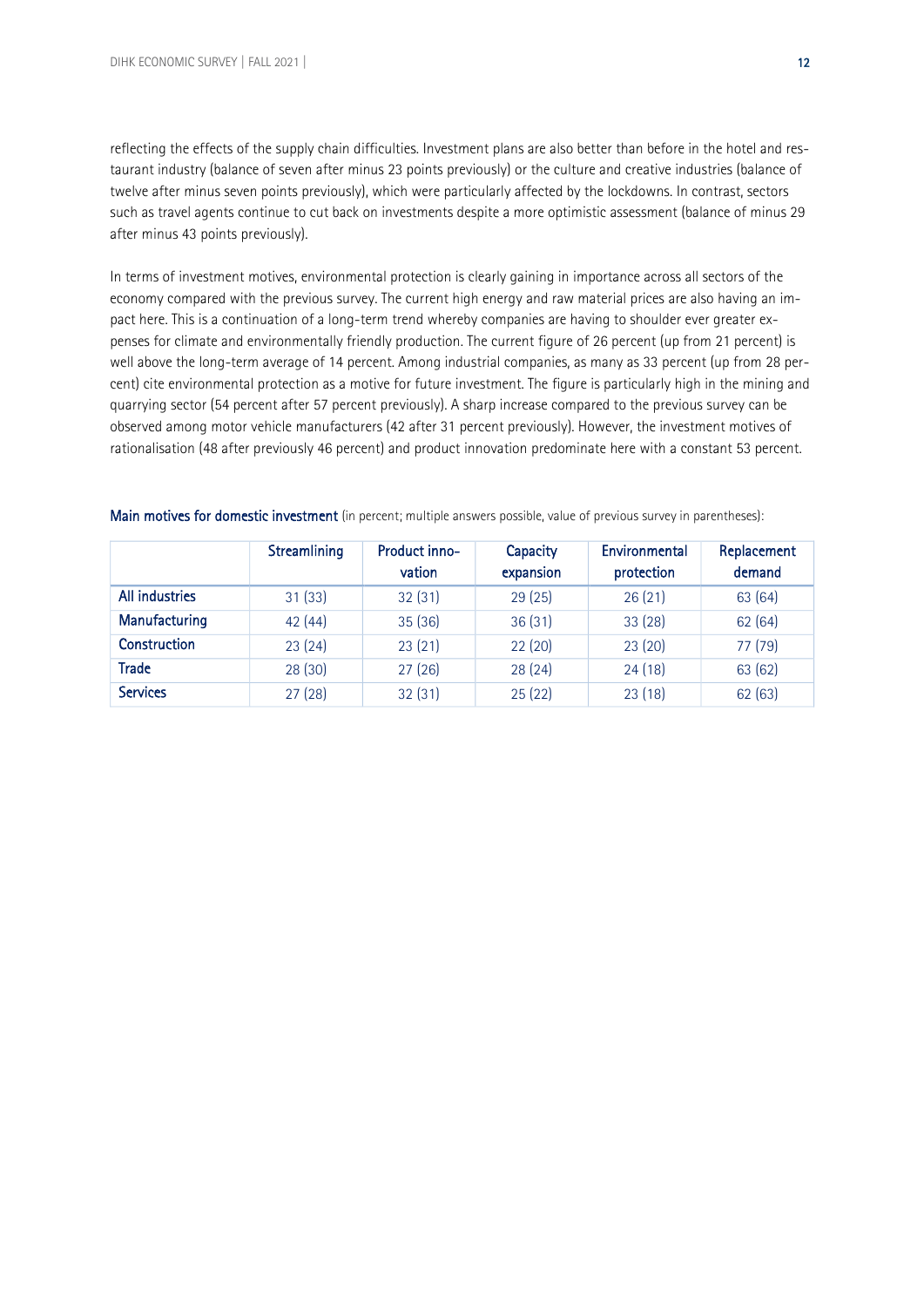### **Companies' employment plans for the next 12 months**

Companies' hiring plans are clearly turning positive again, after having been consistently negative in the last four surveys during the pandemic (balance of nine points after minus three points previously). This means that they are once again noticeably above the long-term average (zero points). Nearly one in four firms (22 percent) plan to increase employment (up from 16 percent in early summer 2021), while 13 percent anticipate fewer staff (down from 19 percent in early summer 2021). Plans were last this expansive at the start of 2019, with a particularly large number of industrial companies planning to increase staff (balance of 14 points, up from three points previously). The biggest jump compared to the previous survey was made by service providers (balance of eight points after minus six points previously). Companies are aware that hiring new employees can become a challenge, particularly in light of demographic developments - for the first time since the beginning of 2020, the shortage of skilled workers is once again the biggest business risk for them. The issue is once again occupying a dominant place in the economy.



In the industrial sector, current staffing plans point to an increase in employment, after these plans had been drastically reduced in some cases during the previous months of the crisis. At 14 points, the current balance is noticeably above the level of the previous survey (balance of three points) and thus higher than at any time since autumn 2018. Retailers and service providers, which have been hit harder and for longer by the Corona effects, are also scaling up their staffing plans again. The service providers show the largest increase compared to the previous survey (balance of eight points after minus six points previously). In the retail sector, the balance rose from minus six to plus six points. In the construction industry, hiring plans are also on the rise, albeit less markedly. The balance is lower at four points, while the assessment of the situation remains good. The high level of employment, which has also grown in the past crisis months in contrast to other sectors, as well as the pronounced labour bottlenecks and material shortages in the construction industry may be leaving their mark here.

A look at industry shows that producers of intermediate goods and capital goods are planning to employ more staff (balance of 15 after six points previously and 17 after three points previously). Companies in the cutting-edge and high-tech sectors (balance of 19 after nine points previously and 14 after three points previously) also intend to increase their workforces. Motor vehicle construction, on the other hand, is reticent, although there is also an increase there (balance of minus four points after minus eight points previously).

In the area of service providers, sectors with a strong link to information and communication technologies or digitisation in particular have expansive staffing plans. These include IT service providers (balance of 37 after previously 27 points), telecommunications (balance of 28 after previously 31 points), the information economy (balance of 29 after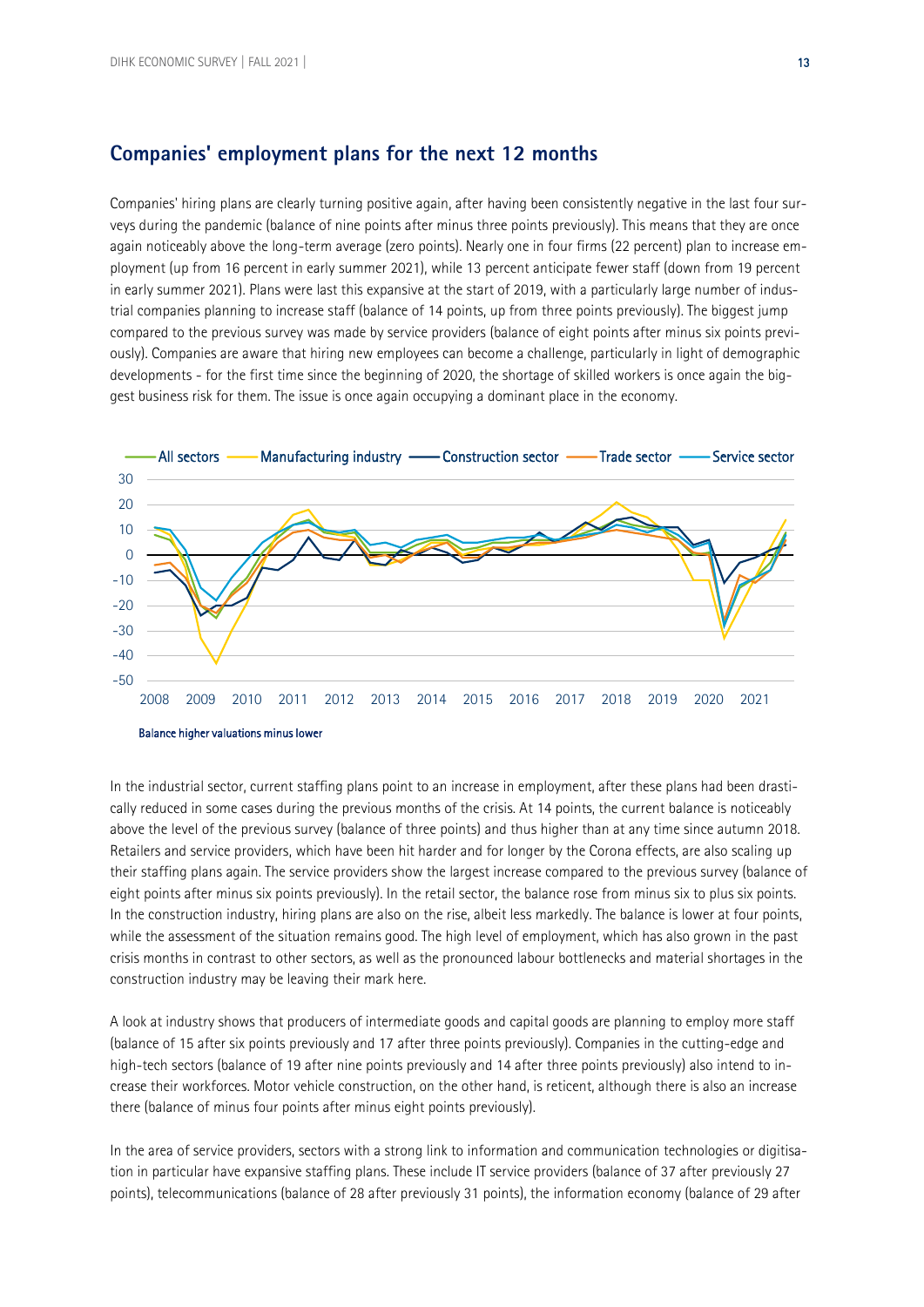previously 18 points) and programming (balance of 30 after previously 28 points). During the pandemic, the use of these technologies was significantly intensified, e.g. to limit contacts, thus accelerating the already ongoing development. The high demand for personnel in this area indicates that the successful implementation of digitalisation in companies depends not least on the availability of the skilled workers required for this.

Companies are also looking for staff in the health and social service providers (balance of 16 after previously eleven points) and in the entire health economy (balance of 16 after previously eight points). This is partly due to the current Corona crisis and, in the medium and long term, to demographic developments with increasing demand for healthcare services in an ageing society.

Employment plans in the hospitality sector, which was particularly affected by the pandemic and the lockdown measures to contain it and where employment was lost on a larger scale, are brightening again (balance of two after minus 24 points previously). The value is thus above the pre-crisis level (autumn 2019: balance of minus one point). Trade fair, exhibition and congress organisers, which also had to suspend their business activities for much longer than other sectors, intend to increase their staff significantly in the coming months (balance of 17 after previously minus 25 points).

Retailers are also planning to recruit more staff - the balance has even reached its highest level (balance of 5 after minus 11 points previously). There, too, the pandemic had left clear traces and led to a decline in employment; now companies are trying to fill positions again.

Overall, the quite expansive employment plans of companies are subject to the shortage of skilled labour, which is once again gaining in importance as demand for personnel rises and can make the planned filling of vacancies more difficult. Added to this is the risk of rising labour costs - thus those companies that fear the shortage of skilled workers as a business risk particularly frequently see rising labour costs as such a risk at the same time.



#### Employment plans in the next 12 months by sector

Shares in percent